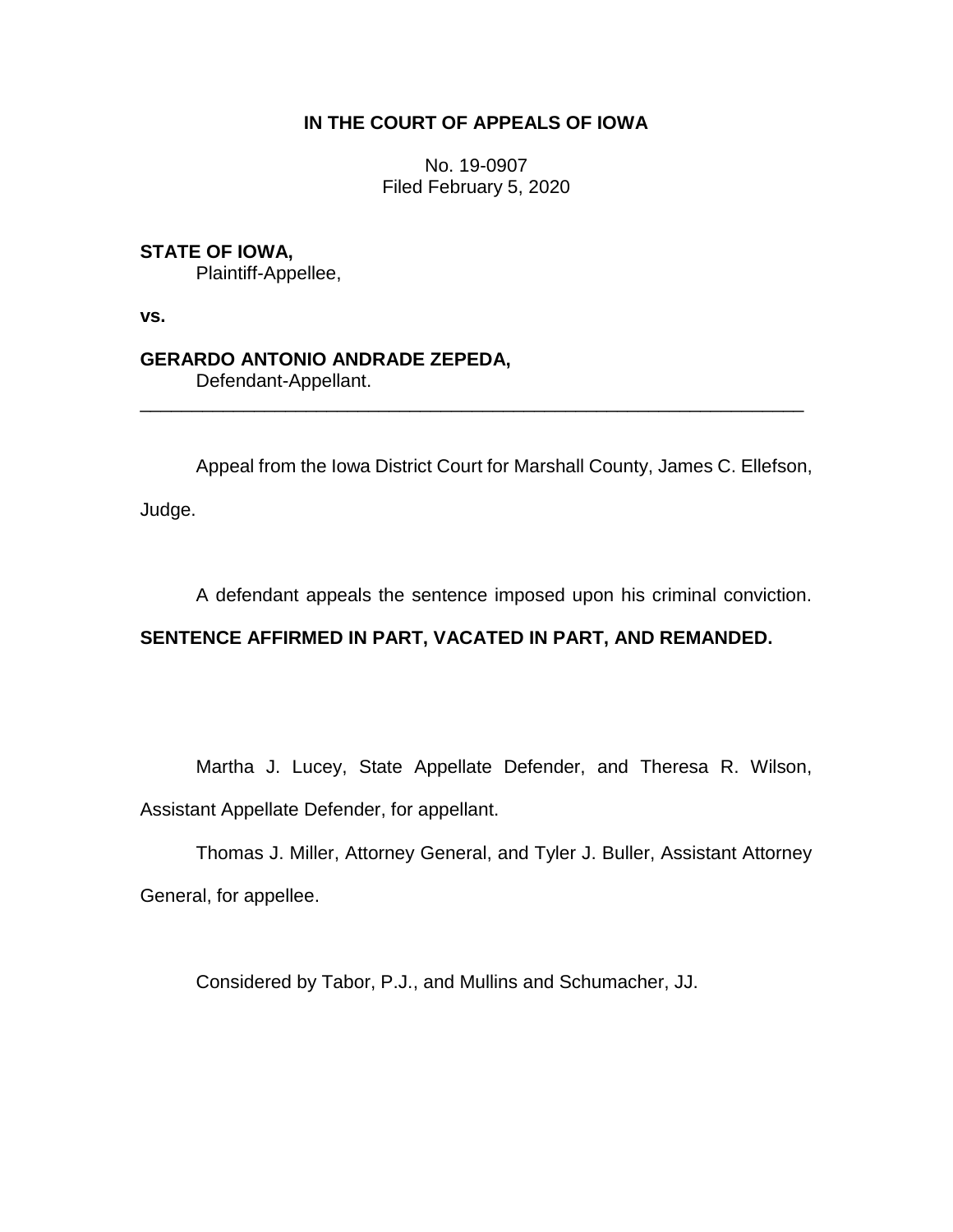#### **MULLINS, Judge.**

 $\overline{a}$ 

Gerardo Andrade Zepeda appeals the sentence imposed upon his conviction, following a guilty plea, of conspiracy to commit a forcible felony. He argues the court's imposition of law-enforcement-initiative and drug-abuseresistance-education surcharges was illegal, the restitution provision of the written sentencing order is inconsistent with the oral pronouncement of sentence and our supreme court's ruling in *State v. Albright*, 925 N.W.2d 144 (2019), and the court considered improper factors in imposing sentence.

First, the State concedes error on the surcharge issue, and we agree. *See*  Iowa Code §§ 706.1, .3, 911.2, .3 (2018). Next, at the sentencing hearing, the court stated Andrade Zepeda would be responsible for payment of court costs, attorney fees, and restitution in an amount to be later determined, pending a determination of the amounts and of Andrade Zepeda's ability to pay the same. However, the written sentencing order stated Andrade Zepeda "shall pay the court costs of this action, to include correctional fees."<sup>1</sup> The parties appear to agree, as do we, that the court's oral pronouncement of sentence was correct, that the imposition of restitution for court costs including correctional fees must await the court's receipt of the amount and a reasonable-ability-to-pay determination, but the sentencing order's statement otherwise was error. *See Albright*, 925 N.W.2d at 162. We thus vacate the challenged surcharge and restitution provisions and remand for the entry of a corrected sentencing order concerning said provisions,

<sup>&</sup>lt;sup>1</sup> In a separately numbered paragraph, the court also ordered Andrade Zepeda to "pay court-appointed attorney fees in an amount that does not exceed his ability to pay as determined at the time of preparation of his restitution plan."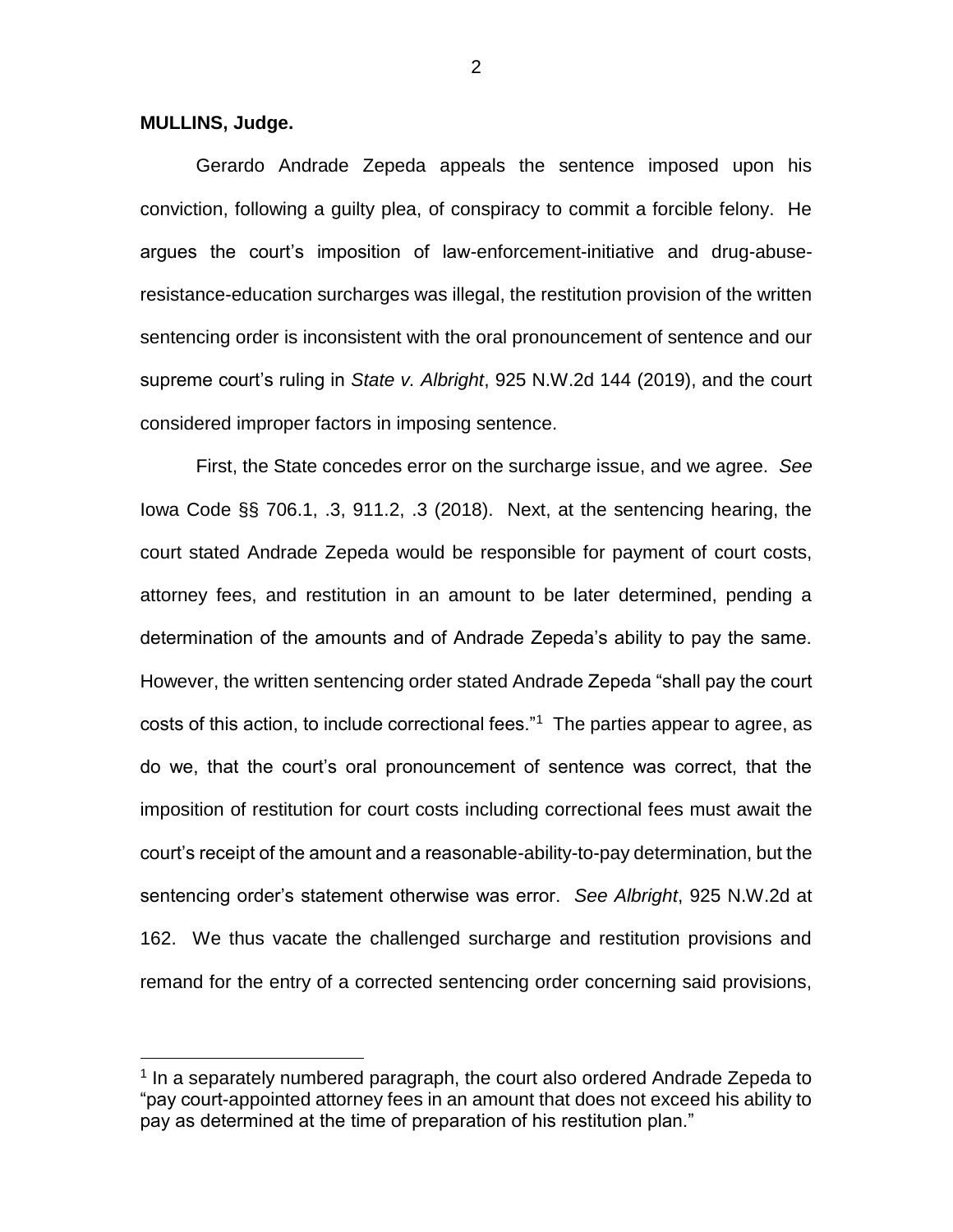which shall be followed by appropriate procedures for the ordering of restitution. *See State v. McLachlan*, 880 N.W.2d 513, 516 n.5 (Iowa Ct. App. 2016) (discussing the importance of corrected sentencing orders).

Finally, Andrade Zepeda argues the court abused its discretion when it considered improper factors in reaching its sentencing decision, namely that he did not maintain employment or obtain his GED after he was granted pre-trial release and his "failure to accomplish anything of note since his release," despite the fact that those endeavors were not a condition of his pre-trial release.

At the sentencing hearing, the court stated its primary considerations included Andrade Zepeda's rehabilitation and chance for reform; protection of the community; the deterrent effect on Andrade Zepeda and others; the nature and circumstances of the offense; and Andrade Zepeda's age, character, and propensities. *See* Iowa Code §§ 901.5, 907.5(1); *State v. Hopkins*, 860 N.W.2d 550, 554–55 (Iowa 2015). The court identified Andrade Zepeda's young age as a significant mitigating factor and highlighted the nature of the crime and attending circumstances pointed toward a more strict sentence. The court went on to note Andrade Zepeda's failure to maintain employment and further his education, but reiterated the "driving factor" of its decision was the nature of the crime and the need for deterrence. The court also explained Andrade Zepeda's "failure to accomplish anything of note since his release" amounted to a failure to demonstrate that he can improve himself. Thus, the court denied Andrade Zepeda's request for a deferred judgment or a suspended sentence and ordered a term of imprisonment.